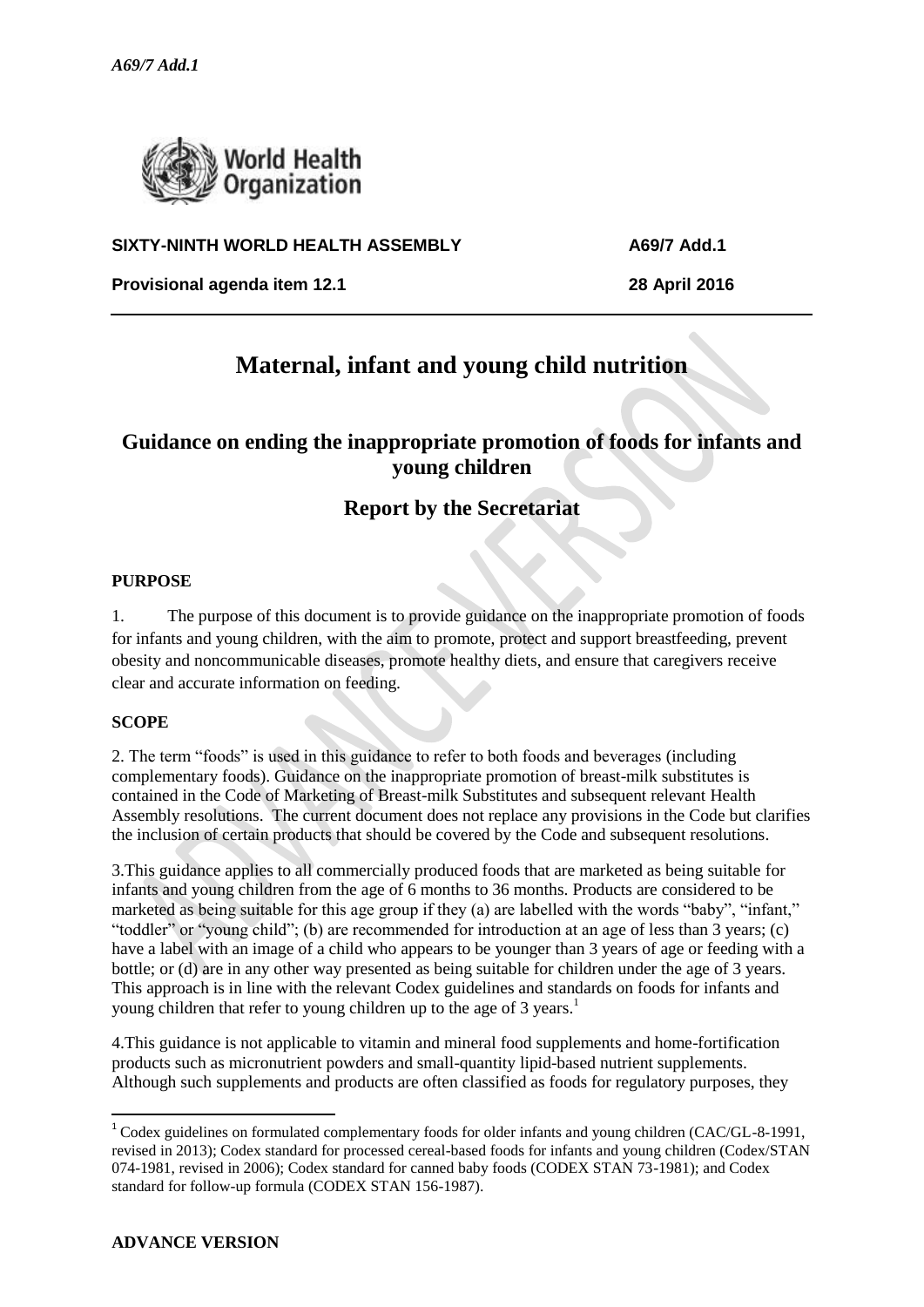are not foods per se, but fortification products. Many of the principles contained in this guidance, including those concerning adherence to national and global standards for nutrient levels, safety and quality and to prohibitions on any messages indicating their use for infants under 6 months of age, should nevertheless be applied to such products.

5. The promotion of foods for infants and young children occurs through government programmes, non-profit organizations and private enterprises. This guidance is applicable in all these settings, as the principles it contains are important regardless of who is responsible for the promotion.

#### **DEFINITIONS**

6. Foods for infants and young children are defined as commercially produced food or beverage products that are specifically marketed as suitable for feeding children up to 36 months of age.

7. Marketing means product promotion, distribution, selling, advertising, product public relations and information services.

8. Promotion is broadly interpreted to include the communication of messages that are designed to persuade or encourage the purchase or consumption of a product or raise awareness of a brand. Promotional messages may be communicated through traditional mass communication channels, the Internet and other marketing media using a variety of promotional methods. In addition to promotional techniques aimed directly at consumers, measures to promote products to health workers or to consumers through other intermediaries are included. There does not have to be a reference to a brand name of a product for the activity to be considered as advertising or promotion.

9. Cross-promotion (also called brand crossover promotion or brand stretching) is a form of marketing promotion where customers of one product or service are targeted with promotion of a related product. This can include packaging, branding and labelling of a product to closely resemble that of another (brand extension). In this context, it can also refer to use of particular promotional activities for one product and/or promotion of that product in particular settings to promote another product.

#### **RECOMMENDATIONS**

10. **Recommendation 1.** Optimal infant and young child feeding should be promoted based on the Guiding principles for complementary feeding of the breastfed child<sup>1</sup> and the Guiding principles for feeding non-breastfed children 6–24 months of age.<sup>2</sup> Emphasis should be placed on the use of suitable, nutrient-rich, home-prepared, and locally available foods that are prepared and fed safely.<sup>3</sup>

11.**Recommendation 2.** Products that function as breast-milk substitutes should not be promoted. A breast-milk substitute should be understood to include any milks (or products that could be used to replace milk, such as fortified soy milk), in either liquid or powdered form, that are specifically marketed for feeding infants and young children up to the age of 3 years (including follow-up formula and growing-up milks). It should be clear that the implementation of the International Code of Marketing of Breast-milk Substitutes and subsequent relevant Health Assembly resolutions covers all these products.

12.**Recommendation 3.** Foods for infants and young children that are not products that function as breast-milk substitutes should be promoted only if they meet all the relevant national, regional and global standards for composition, safety, quality and nutrient levels and are in line with national dietary guidelines. Nutrient profile models should be developed and utilized to guide decisions on

 $\overline{a}$ 

<sup>&</sup>lt;sup>1</sup> PAHO and WHO. Guiding principles for complementary feeding of the breastfed child. 2003.

http://www.who.int/maternal\_child\_adolescent/documents/a85622/en/ (accessed 25 November 2015).

<sup>&</sup>lt;sup>2</sup> WHO. Guiding principles for feeding non-breastfed children  $6-24$  months of age. 2005

http://www.who.int/maternal\_child\_adolescent/documents/9241593431/en/ (accessed 25 November 2015). <sup>3</sup> See WHO/UNICEF. Global strategy for infant and young child feeding, Geneva. 2003.

http://apps.who.int/iris/bitstream/10665/42590/1/9241562218.pdf?ua=1&ua=1 (accessed 25 November 2015).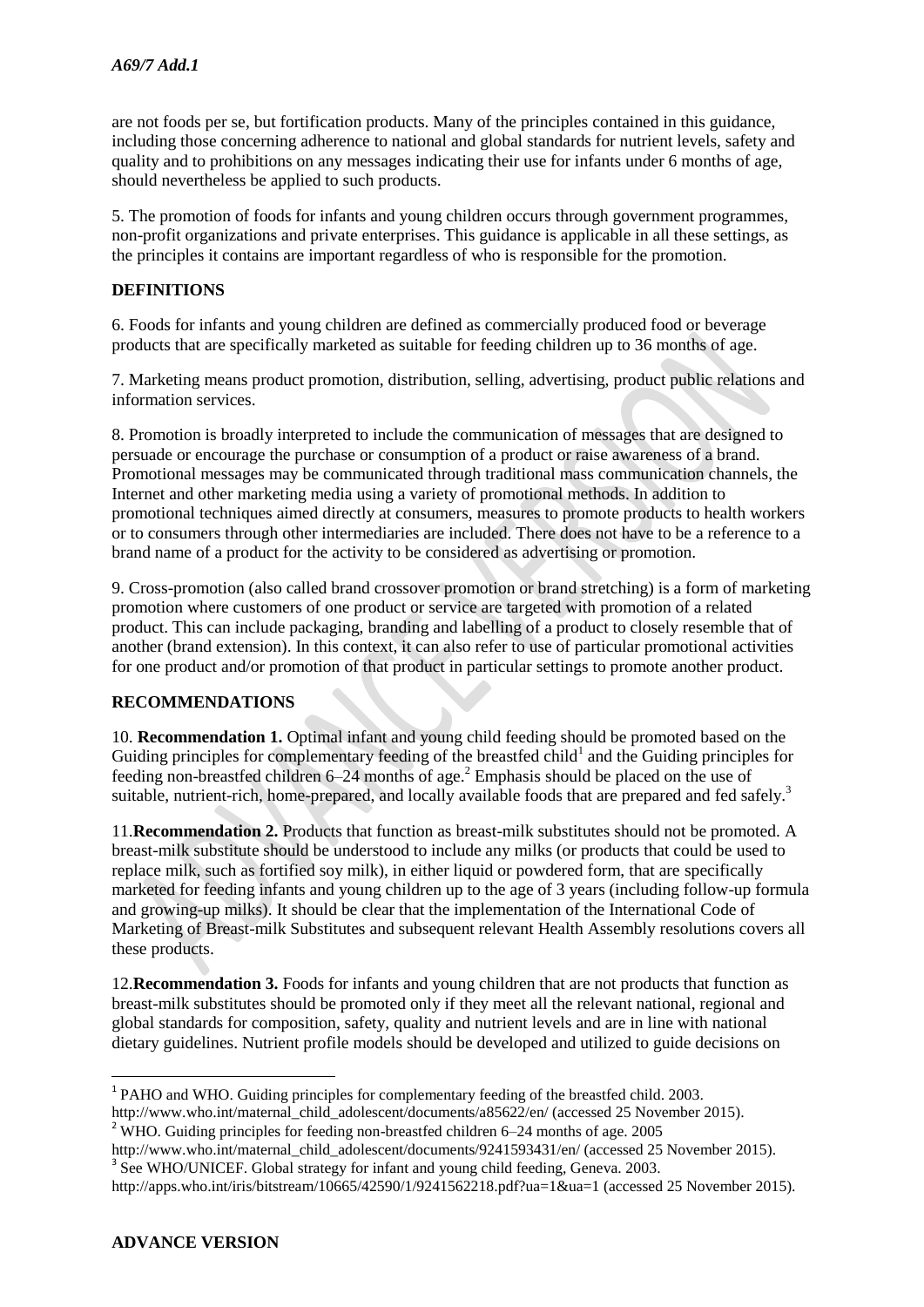which foods are inappropriate for promotion. Relevant Codex standards and guidelines<sup>1</sup> should be updated and additional guidelines developed in line with WHO's guidance to ensure that products are appropriate for infants and young children, with a particular focus on avoiding the addition of free sugars and salt.

13.**Recommendation 4.** The messages used to promote foods for infants and young children should support optimal feeding and inappropriate messages should not be included. Messages about commercial products are conveyed in multiple forms, through advertisements, promotion and sponsorship, including brochures, online information and package labels. Irrespective of the form, messages should always:

- include a statement on the importance of continued breastfeeding for up to two years or beyond and the importance of not introducing complementary feeding before 6 months of age;
- include the appropriate age of introduction of the food (this must not be less than 6 months);
- be easily understood by parents and other caregivers, with all required label information being visible and legible.

14. Messages should not:

- include any image, text or other representation that might suggest use for infants under the age of 6 months (including references to milestones and stages);
- include any image, text or other representation that is likely to undermine or discourage breastfeeding, that makes a comparison to breast-milk, or that suggests that the product is nearly equivalent or superior to breast-milk;
- recommend or promote bottle feeding:
- convey an endorsement or anything that may be construed as an endorsement by a professional or other body, unless this has been specifically approved by relevant national, regional or international regulatory authorities.

15. **Recommendation 5.** There should be no cross-promotion to promote breast-milk substitutes indirectly via the promotion of foods for infants and young children.

- The packaging design, labelling and materials used for the promotion of complementary foods must be different from those used for breast-milk substitutes so that they cannot be used in a way that also promotes breast-milk substitutes (for example, different colour schemes, designs, names, slogans and mascots other than company name and logo should be used).
- Companies that market breast-milk substitutes should refrain from engaging in the direct or indirect promotion of their other food products for infants and young children by establishing relationships with parents and other caregivers (for example through baby clubs, social media groups, childcare classes and contests).

16. **Recommendation 6.** Companies that market foods for infants and young children should not create conflicts of interest in health facilities or throughout health systems. Health workers, health systems, health professional associations and nongovernmental organizations should likewise avoid such conflicts of interest. Such companies, or their representatives, should not:

1

<sup>&</sup>lt;sup>1</sup> Codex Guidelines on formulated complementary foods for older infants and young children (CAC/GL-8-1991, revised in 2013); Codex standard for processed cereal-based foods for infants and young children (Codex/STAN 074-1981, revised in 2006); Codex standard for canned baby foods (Codex/STAN 73-1981, revised in 1989); Codex advisory list of vitamin components for use in foods for infants and children (CAC/GL 10-1979, revised in 2009)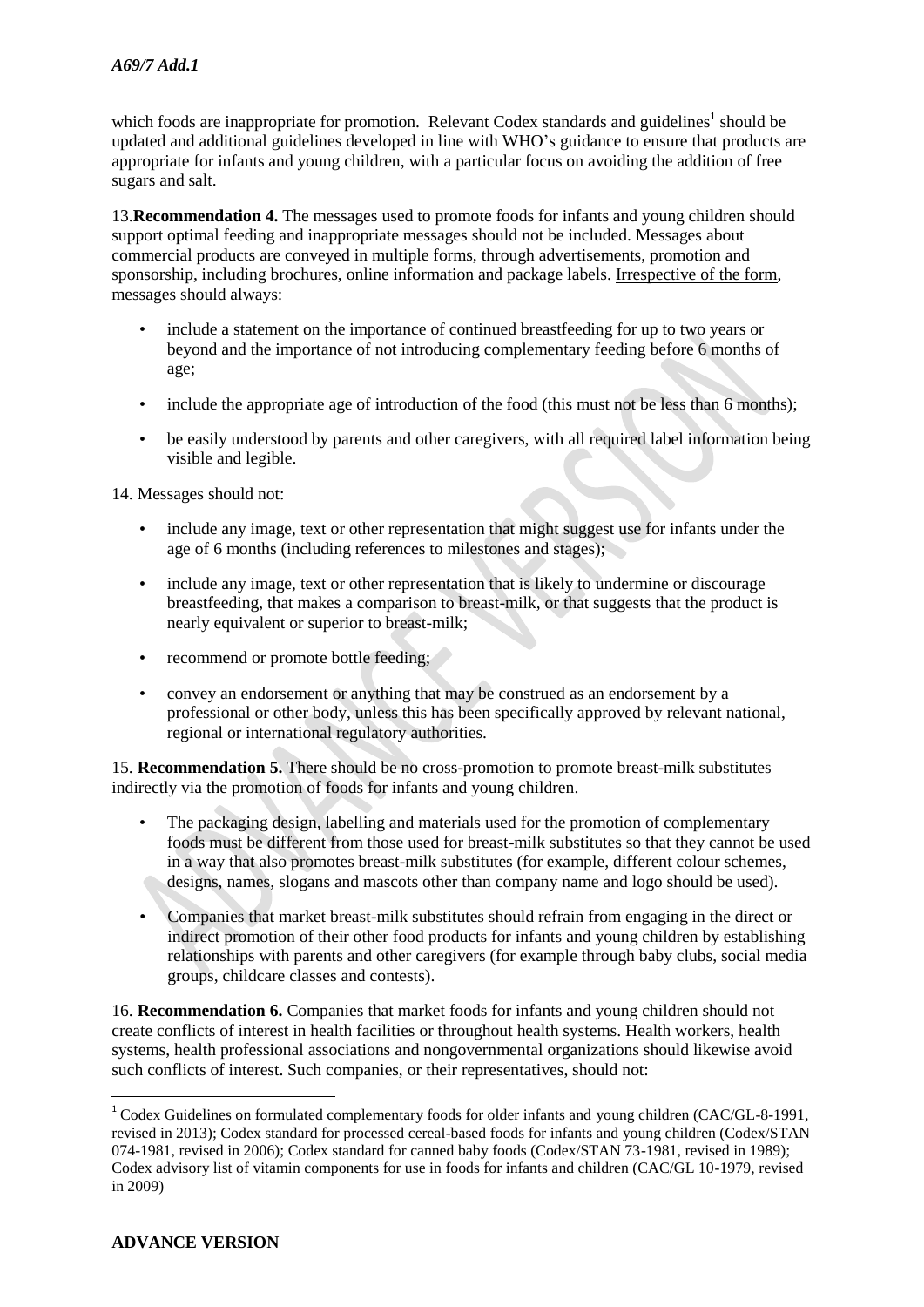- provide free products, samples or reduced-price foods for infants or young children to families through health workers or health facilities, except:
	- as supplies distributed through officially sanctioned health programmes. Products distributed in such programmes should not display company brands;
- donate or distribute equipment or services to health facilities:
- give gifts or incentives to health care staff;
- use health facilities to host events, contests or campaigns;
- give any gifts or coupons to parents, caregivers and families;
- directly or indirectly provide education to parents and other caregivers on infant and young child feeding in health facilities;
- provide any information for health workers other than that which is scientific and factual;
- sponsor meetings of health professionals and scientific meetings.

17. Likewise, health workers, health systems, health professional associations and nongovernmental organizations should not:

- accept free products, samples or reduced-price foods for infants or young children from companies, except:
	- as supplies distributed through officially sanctioned health programmes. Products distributed in such programmes should not display company brands;
- accept equipment or services from companies that market foods for infants and young children;
- accept gifts or incentives from such companies;
- allow health facilities to be used for commercial events, contests or campaigns;
- allow companies that market foods for infants and young children to distribute any gifts or coupons to parents, caregivers and families through health facilities;
- allow such companies to directly or indirectly provide education in health facilities to parents and other caregivers;
- allow such companies to sponsor meetings of health professionals and scientific meetings.

18. **Recommendation 7.** The WHO set of recommendations on the marketing of foods and nonalcoholic beverages to children<sup>1</sup> should be fully implemented, with particular attention being given to ensuring that settings where infants and young children gather are free from all forms of marketing of foods high in saturated fats<sup>2</sup>, *trans*-fats, free sugars or salt. While foods marketed to children may not be specifically intended for infants and young children, they may, nevertheless, be consumed by them. A range of strategies should be implemented to limit the consumption by infants and young children of foods that are unsuitable for them.

**.** 

<sup>&</sup>lt;sup>1</sup> WHO. Set of recommendations on the marketing of foods and non-alcoholic beverages to children. Geneva: World Health Organization; 2010.

<sup>&</sup>lt;sup>2</sup> While diets for young children should have adequate fat content, a 2008 joint FAO/WHO expert consultation proposed that no more than 35% of total energy should come from fat.